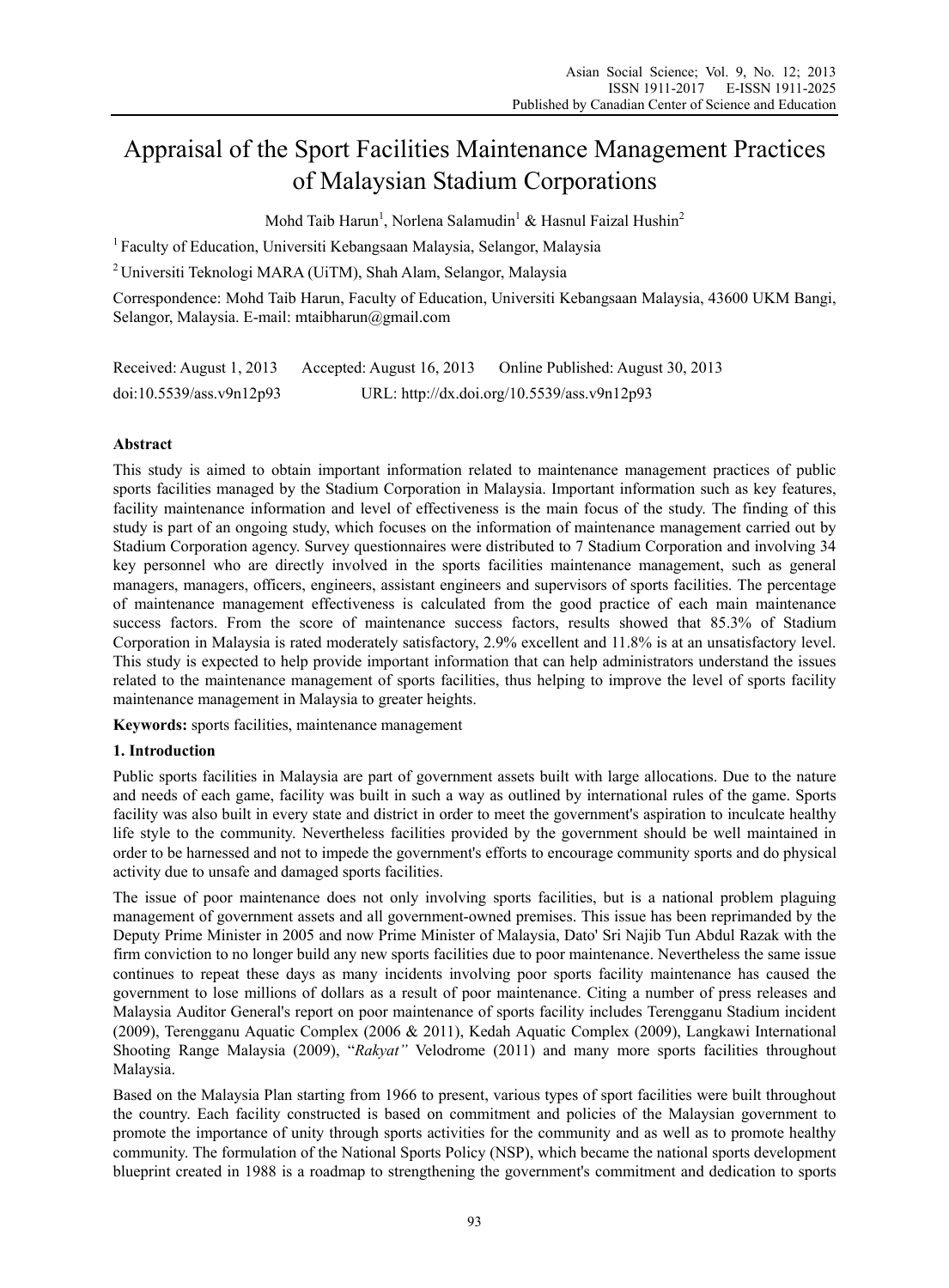development as translated in each Malaysia Plan, where sports facilities is an important aspect that catalyst encouragement to the community, to support the development of sports for all and high performance sports.

Planning and construction of sports facilities in Malaysia rapidly began in the first Malaysia Plan to the present. Various types of small and big scale sports facilities are built in each term. Rapid increase in the construction of sports facilities began during fifth Malaysian Plan (1986-1990) and from 1990 to 2000 alone the Government of Malaysia has 12 football stadiums with a seating capacity of 30,000 people (Maassoumeh Barghchi et al., 2011). The Star (2005) shows that there are 8,261 sports facilities built in Malaysia. A total of 619 facilities are managed and operated by the Ministry of Youth and Sports and the remaining 7,642 are under the management of the State Government and Local Authority (LA).

Arguably, sports facilities situation in Malaysia has been unsatisfactory in terms of maintenance and this resulted in more funds are needed for major repair, replacement or even builds new sports facilities. The facility was built with millions of dollars, from an economic standpoint is seen not able to generate enough profits resulting from failure of maintenance aspects which have reduced the productivity of the sports facility. This situation happened to Shah Alam Stadium which was only able to generate a profit of RM3 million a year compared to an annual maintenance cost of RM 5 million (The Star, 2007). Failure of equipment and damaged facilities, indirectly increase operating costs and reduce revenue gains or income to the organization (Mitchel et al., 2002). Based on previous studies researchers agree that effective maintenance can improve the performance of facility operations and in time generate profits for the organization.

This study was aimed to identify the sports facilities maintenance effectiveness managed by the Stadium Corporation agency in Malaysia. Through this study, outcomes and findings can be guided to the relevant agencies to improve existing shortcomings and at the same time can be used as a standard measurement for all public facilities in Malaysia. Among the main objectives of the study are to 1) identify the effectiveness level of the maintenance management of sports facilities managed by Stadium Corporation agency in Malaysia and 2) identify the characteristic related to maintenance management of sports facilities managed by Stadium Corporation agency in Malaysia.

### **2. Methodology**

A survey was conducted which seeks to describe and explain the maintenance management effectiveness of sports facilities in Malaysia. Maintenance Effectiveness questionnaire by Cholasuke et.al (2004) and Mohd Saberi (2007) is used in this study. The study takes into account the key elements for effective maintenance that have been identified by practitioners and professionals in the field of maintenance. 9 major elements has been identified as an important elements of maintenance management effectiveness factor such as 1) policy deployment and organization, 2) maintenance approach, 3) task planning and scheduling tasks, 4) information management and *CMMS*, 5) management of spare parts, 6) human resource management, 7) financial aspect, 8) continuous improvement and 9) maintenance contract management.

Maintenance Management effectiveness questionnaires were distributed to seven (7) general managers of the Stadium Corporation in Malaysia. Cover letters and questionnaires were addressed directly via postal to all general managers of 7 Stadium Corporation in Malaysia. Prior to this, a pilot study has been carried out to see the feasibility and acceptance of important inputs for this survey. Data received from the pilot study was analyzed and the 36 items showed a reliability factor of 0.833.

On the aspect of sample selection, the researcher chooses a selection of subjects from the population as the respondent, and in this context the study population consists and focuses specifically on the 7 Stadium Corporation agencies, involving 34 respondents overall. Justification for selection of this population is based on the modus operandi of sports facilities management in Malaysia which is either under the responsibility of the local authorities or Stadium Corporation agencies. Therefore, purposive sampling was used to select respondents in this study. Those involved as respondents were directly responsible for their respective sports facilities maintenance.

### **3. Result**

Thirty four (34) respondents, from six (6) Stadium Corporation under the state government agency and one (1) from the federal government agency were involved in the survey. Based on these findings, respondents who hold substantive post in engineering is only 48% where 5.9% is the Engineer, Assistant Engineer 20.6% and 23.5% is Technical Assistant / Technician and the remaining 38.2% consists of Administration, Sports 5.9%, while Others 5.9%.

Academic background information on the Stadium Corporation personnel indicates only 2.9% have Masters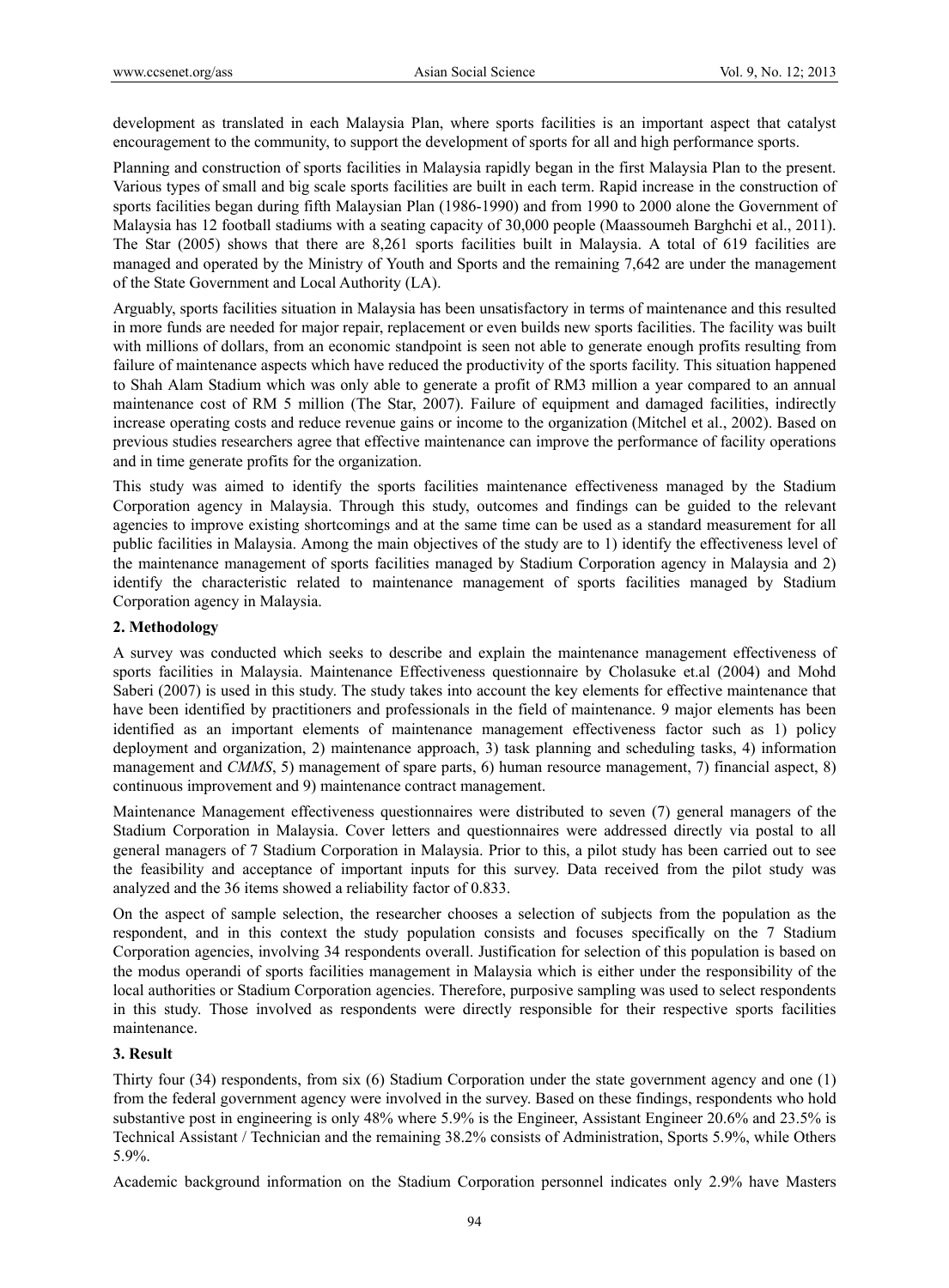degree, 17.6% have Bachelors degree, 38.2% were Diploma holders, 14.7% has Polytechnic Certificate, 20.6% were high school graduates (Malaysia Certificate of Education) and 5.9% has Malaysia Higher School Certificate (MHSC). A cross tabulation analysis between respondents' background and academic qualifications showed that respondents with engineering degree was low (5.9%) and those with Diploma and Polytechnic Certificate were 38.2% and 14.7% respectively. While respondent who holds a Diploma (Technical) in Civil Engineering is 8.8% and 20.6% in Electrical Engineering. Respondent with Polytechnic Certificate in Civil Engineering was 2.9%, Electrical Engineering 2.9% and 8.8% in Mechanical Engineering. Based on this information, it was noted that the 5.9% respondent with a degree are mainly from Electrical Engineering and none from Civil and Mechanical engineering fields.

A cross tabulation analysis between professional and academic background held by respondents holding the post of Manager or General Manager is from Finance background ( $n = 1$ ) and others ( $n = 2$ ). For Assistant Managers and Assistant General Managers also have a similar background in General Management degree  $(n = 1)$ , and other  $(n = 1)$  (5.9%). None has engineering or facility management background. The rest of the support personnel of the sports facilities that rank as Administrative Assistant 23.5% ( $n = 7$ ), other 5.9% ( $n = 2$ ) and Agriculture 2.9% ( $n = 1$ ).

With regards to work experience of the respondent, more than half of the respondents have been working for less than 5 years (52.9 %). The remaining 40.6% have more than 5 years of work experience and 5.9 % of the respondents have more than 20 years of experience. Results also showed that majority of the respondents have a satisfactory working experience with Stadium Corporation. Referring to their responsibilities in managing number of public sports facilities, 70.6 % of the respondent managed about 5 to 20 types of sports facilities ranging from field, courts, complexes and stadiums, whereas 29.4 % managed less than 5 facilities. The age distribution of sports facilities managed by Stadium Corporations between 5to 20 years(76.5%) and aged 20years and above (23.5%).

With respect to respondent maintenance strategies, 14.7% (n=5) of the respondent prefer insourcing all their maintenance services and rated their current practice as unsatisfactory and none of those that outsource all their maintenance services rated their systems as excellent. However, the majority of those who combined insourcing with partial outsourcing strategies rated their system as satisfactory ( $n=17$ ).

A question was designed to capture respondent perception towards their sports facilities maintenance effectiveness and results showed 22 respondents agreed (64.7%) that the level of maintenance management is satisfactory, 12 respondents (35.3%) agreed the level of maintenance management is excellent, and none of the respondents stated as less effective. The percentage of maintenance management effectiveness is calculated from the good practice of each main maintenance success factors. The perception percentage are then compared with the actual total score of maintenance success factors and the results showed that 85.3% of respondents rated moderately satisfactory, 2.9% excellent and 11.8% said the level of effectiveness is at an unsatisfactory level.

### **4. Discussion**

Initial assumption of this study, assumes that the maintenance management of sports facilities managed by the Stadium Corporation in Malaysia is excellent. Analysis of the findings showed 64.7 % of the respondents indicated the effectiveness of maintenance management in each sport facility reaches a satisfactory level and 35.3 % said to be in excellent level. Taking into account the size of this perception, the level of maintenance for Stadium Corporation sports facilities in Malaysia is something that we can be proud of. From the findings showed that the actual level of maintenance management is in satisfactory conditions. However if based on their compliance with key elements of effective maintenance management, 97.8% of the Stadium Corporation agencies in Malaysia reported a normal or weak level of effectiveness, and has not yet reached a level that is very effective and successful. The Stadium Corporation who maintains the sports facilities need to take the initiative and more effective approach to ensure the effectiveness of maintenance management at each facility, and meets the outstanding criteria that have been outlined. This finding is also in line with other research by Mohd Saberi (2007) and Ashola et al. (2010) that the level of maintenance for other type of government facilities and universities complexes in Malaysia are also in a satisfactory level.

Some revealing insight found several Stadium Corporation did not have any engineers or specific technical personnel and all maintenance management responsibilities is carried out by the Manager or the General Manager of the Stadium Corporation. Based on information obtained 5 out of 7 agencies involved in the study do not have any civil engineers assigned to maintenance work. The information is also an important finding based on the theory those who are involved in the maintenance and facility management should have personnel with at least a background in Engineering or at best in facility or asset Management. This situation showed deficiencies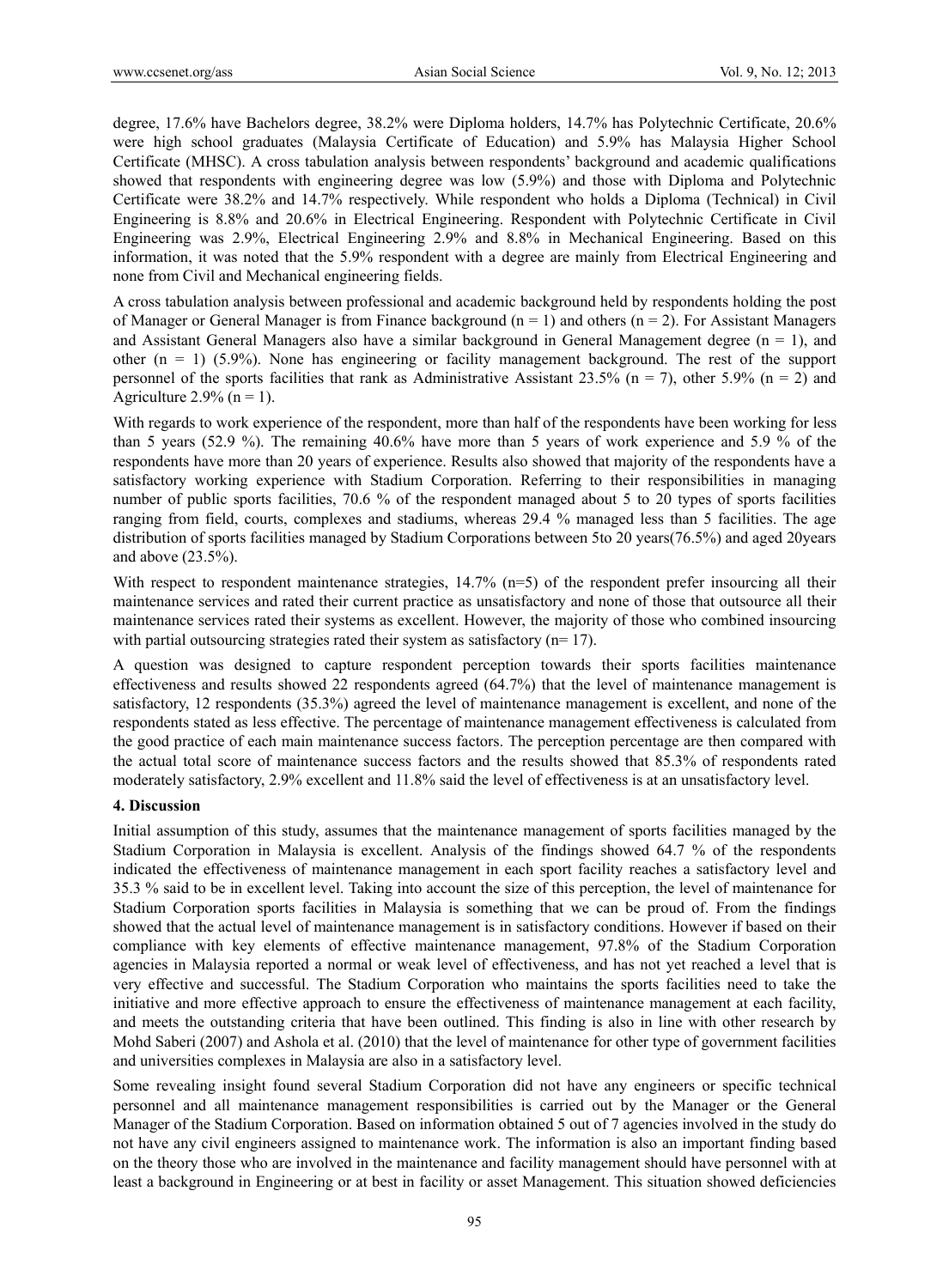in the structure of the organization of the Stadium Corporation in Malaysia which need to be improved. It is suggested that this personnel need to be trained or gain additional qualifications in facility management and related building maintenance. Approval of professional competence is needed, so that no untoward incidences occurred in sports facilities in Malaysia. However, at this time, no evidence showed that this proposal is being considered critical.

Results also shows that the distribution of positions of large scale Stadium Corporation has more technical background engineering personnel compared to smaller Stadium Corporation and any matters relating to maintenance is managed by the General Manager or the administrative personnel of the sports facilities. The low number of experienced maintenance personnel in most sports facilities lead to maintenance work being done focuses only on housekeeping activities and routine maintenance activities. This will result in the maintenance personnel being demotivated due to high work-load and low manpower. Experienced personnel are an important asset to the Stadium Corporation and have an impact on the effectiveness of maintenance. Majority of the Stadium Corporation does not have enough maintenance personnel and they should take necessary action to train and equip the existing personnel with maintenance skills through in-house and ongoing training. This training would help employees to be more motivated in performing their daily tasks (Cholasuke, 2004).

This study is important as it provides a picture of maintenance effectiveness in sports facilities managed by Stadium Corporation from the perspective of key personnel in maintenance and management of the agency. Findings of this survey revealed that the majority of the Stadium Corporation in Malaysia prefers the combine approach of insource and partial outsources. Majority of the Stadium Corporation combined insource and partial outsource rated their system as satisfactory. This is the strategies that are being used by Stadium Corporation agency where most of them apply insourcing and limit the outsourcing maintenance work only to specialist maintenance work. Most state Stadium Corporation face problems of inadequate maintenance budget and they apply the 'only urgent attention' strategy to help them control and use of financial resources. On the positive site this is a good approach but it is also an issue where the in-house maintenance organization personnel are less competent and inactive because of redundancy of maintenance work (Ashola et al., 2011). Only 1 Stadium Corporation use outsource strategy although there is a suggestion from the government to rely on their own resources but still the strategies on outsourcing maintenance services received substantial criticism and based on Auditor General Report in 2010 and 2011 the agency failed to monitor the progress work on certain outsource maintenance job.

The effect of poor maintenance may limit community participation in sports activities as a result of lack of sports facilities that are safe and ready to be used. Several studies carried out showed that the major involvement of the community in sport and physical activity are largely driven by the preparation and sports facilities that are easily accessible and well maintained (Richard et al., 2010: Lisa, 2006: Chao, 2006: Rhodes, 2007). If sports facilities provided did not function due to poor maintenance, then it will lead to a more severe impact not only on the financial state but a negative impact on community development and social change.

Failure of equipment and damaged facilities, indirectly increase operating costs and reduce revenue gains or income to the organization (Tsang, 2002). Based on previous studies researchers agree that effective maintenance can improve the performance of facility operations and in time generate profits for the organization. Maintenance of current best practice in the maintenance management can be applied for the sports facilities maintenance such as Reliability Centered Maintenance and Total Productive Maintenance. Both of these approaches emphasize the concepts and methods of maintenance as systematic, efficient and effective with low cost. Meanwhile the usage of computerized maintenance management system (CMMS) is an essential tool in terms of flow and control of information for maintenance management facilities. This concept can be applied in the maintenance of the sports facilities to be more efficient and competitive. Department heads and managers must manage sport facilities in accordance with procedures and proper maintenance standards, comply with all laws and regulations as well as appreciate the best practices.

### **5. Proposed Sport Facilities Maintenance Management Model**

Basically this model is based on the formation of empirical findings from a major research and theories related to maintenance management and supported by discussions with experts in the field of facility maintenance management. Sports Facility Maintenance Management Effectiveness Measurement Model is a combined concept of Facility Management and Performance Measurement formed and backed by management theories (Henry Fayol, 1920), Organizational Theory (Max Weber, 1947) and the Expectations theory (Victor Vroom, 1964). This model unites elements for effective maintenance management, the concept of facility management in each phase of systems planning, organizing, implementing, leading and control. In each phases of management a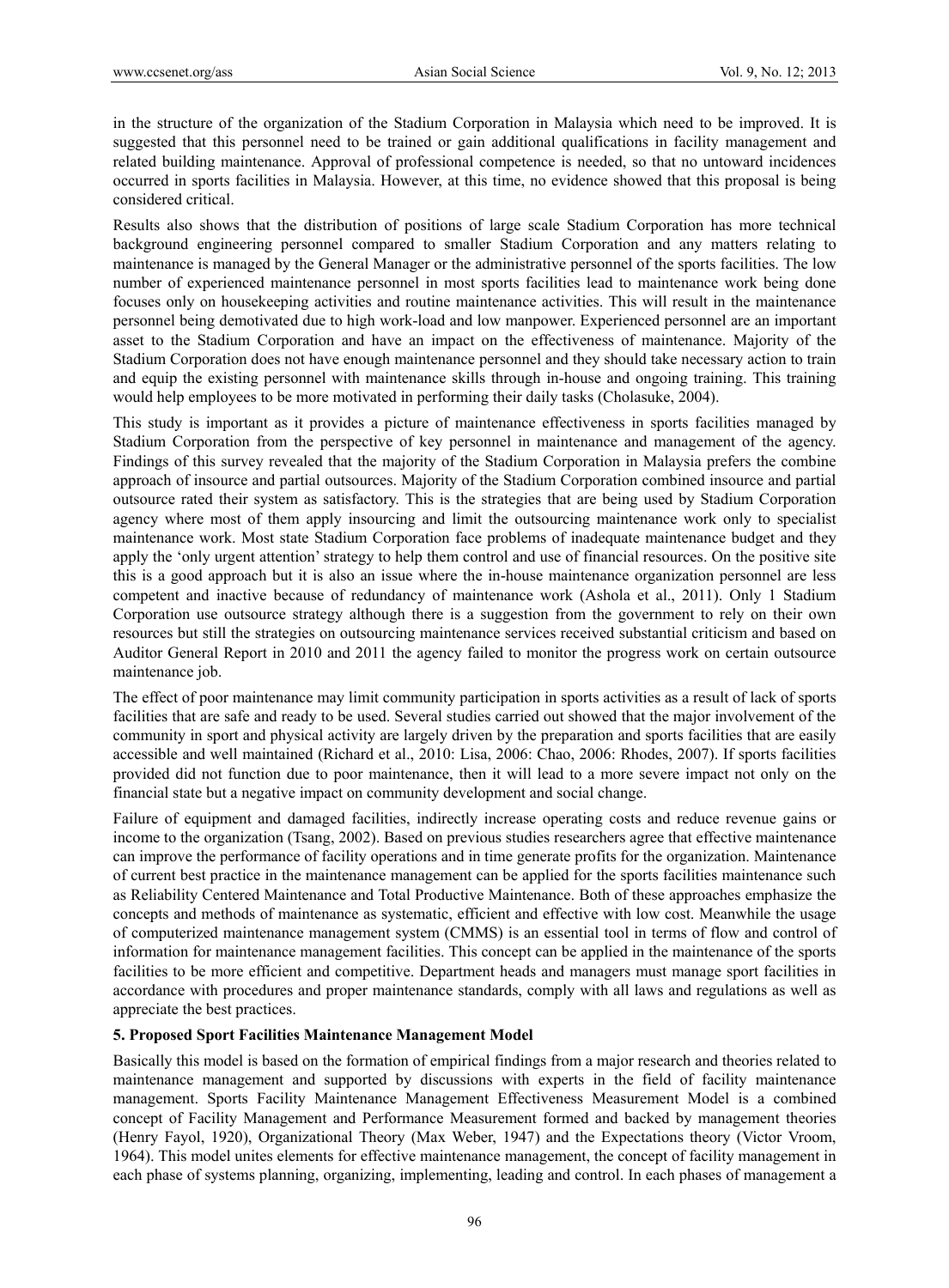set of criteria and management activities are assigned to be performed to ensure the effectiveness of maintenance management can be archived.



Figure 1. Sports facilities maintenance management model

In this way, the maintenance will receive the attention it deserves in the top management level. Therefore, it would not be seen as purely tactical operations and as a burden as it used to be. Stadium Corporation must consider and accept maintenance as a factor of production that requires strategic attention as other resources in an organization.

### **References**

- Aditya Parida, U. K. (2006). Maintenance Performance Measurement (MPM): Issues and Challenges. *Journal of Quality in Maintenance Engineering, 12*(3), 239-251. http://dx.doi.org/10.1108/13552510610685084
- Albert, H. C., Tsang, A. K. S. J., & Kolodny, H. (1999). Measuring Maintenance Performance: A Holistic Approach. *International Journal of Operation and Production Management, 19*(7), 661-715.
- Chuenusa Cholasuke, R. B., & Antony, J. (2004). The Status of Maintenance Management in UK Manufacturing Organizations: Results From A Pilot Survey. *Journal of Quality in Maintenance Engineering, 10*(1), 5-15. http://dx.doi.org/10.1108/13552510410526820
- Deris, M. S. M. (2007). Public Sector Facility Management Maintenance Effectiveness in Federal Territory of Kuala Lumpur. Unpublished Thesis. Universiti Teknologi Malaysia.
- Hackman Hon Yin Lee, D. S. (2008). Overview of Maintenance Strategy, Acceptable Maintenance Standard and Resources from a Building Maintenance Operation Perspective. *Journal of Building Appraisal, 4*(4), 269-278.
- Hackman Hon Yin Lee, D. S. (2009). Strategic and Operational Factors Influence on the Management of Building Maintenance Operation Process in Sports and Leisure Facilities, Hong Kong. *Journal of Retail and Leisure Property, 8*(1), 25-37. http://dx.doi.org/10.1057/rlp.2008.29
- Hall, S. (2010). Impact of Facility Maintenance on Campus Recreational Sports Departments at Public Universities in the United States. *Recreational Sports Journal, 34,* 103-111.
- Lateef, O. A. A., Khamidi, M. F., & Idrus, A. (2010). Appraisal of the Building Maintenance Management Practices of Malaysian Universities. *Journal of Building Appraisal, 3/4*(6), 261-275.
- Liu, Y. D. (2009). Implementing and Evaluating Performance Measurement Initiative in Public Leisure Facilities: An Action Research. *Syst Pract Action Res, 22,* 15-30. http://dx.doi.org/10.1007/s11213-008-9103-y
- M.Khairul, A. (2011). Cycling: Velodrom Rakyat Close. *New Straits Time.*